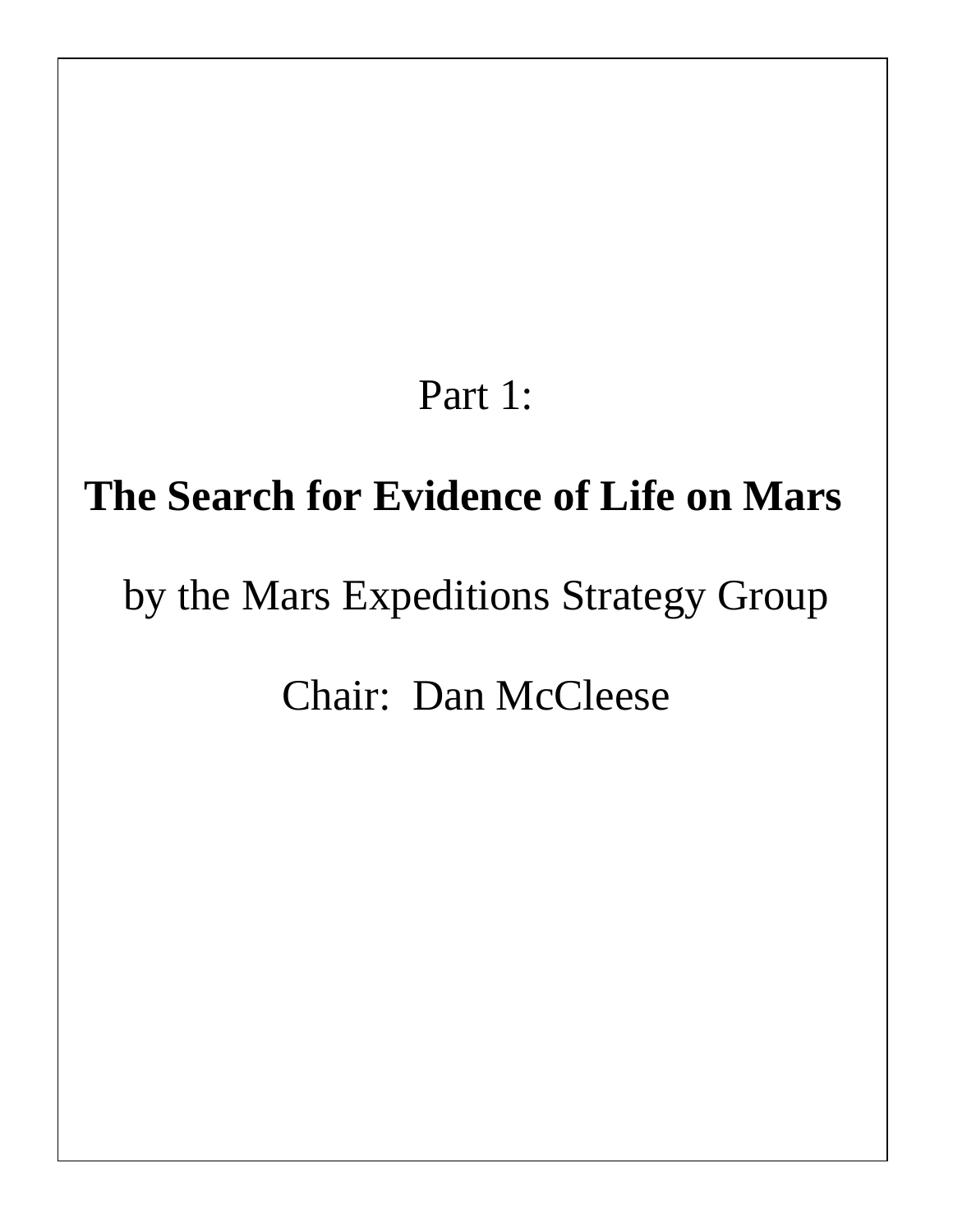#### **Focus**

Did life ever exist on Mars? A multi-disciplinary group of scientists brought together by the National Aeronautics and Space Administration (NASA) is currently [i.e., 1996] developing a strategy to seek the answer to that question. When complete, this strategy will form the basis for NASA's future program of Mars exploration. This report is a statement of work-in-progress by the group to identify a systematic approach, using robotic space missions and laboratory analyses of samples returned to Earth, to understand the possible origin and evolution of life on Mars.

NASA is today conducting a series of robotic missions to Mars with the goal of understanding its climate, resources, and potential for harboring past or present life. The measurements to be made have in common the study of water and its history on the planet. The first mission to return to the surface of Mars since the Viking spacecraft in 1976 will be launched in December of 1996. Also this year, an orbiter will begin regional and global mapping of the surface, searching for sites potentially hospitable to life some time in the planet's past.

### **Hypotheses**

The fundamental requirements for life as we know it are liquid water, an inventory of organic compounds, and an energy source for synthesizing complex organic molecules. Beyond these basics, we have yet to achieve consensus regarding the environmental requirements or the processes of chemical evolution that lead to the origin of life. Comparisons of sequences in living organisms suggest that the last common ancestor of life on Earth may have been a sulfur-utilizing bacterium that lived at high temperatures. This implies that hydrothermal environments were important in the early evolution of the biosphere. Given that hydrothermal systems have also been shown to be energetically favorable places for synthesis, some scientists believe that it was in such a location that life actually originated. However, others argue quite convincingly for a low-temperature origin of life.

Unfortunately for attempts to resolve this controversy, plate tectonics and extensive recycling of the crust have obliterated record of prebiotic chemical evolution on Earth. The story is, however, quite different for Mars. The absence of plate tectonics suggests that the Martian crustal record is much better preserved than that on Earth. The cratering record on Mars implies that vast areas of the Martian southern highlands are older than 3.8 billion years. Analysis of meteorites from Mars indicates that some highland terrains date back to the very earliest period of planetary evolution (~4.5 billion years), overlapping the period on Earth when prebiotic chemical evolution first gave rise to life. Thus, even if life never developed on Mars, any inventory of biogenic elements and organic compounds that may be preserved in the rocks of the cratered highlands will yield crucial information about the prebiotic chemistry that led to living systems on Earth.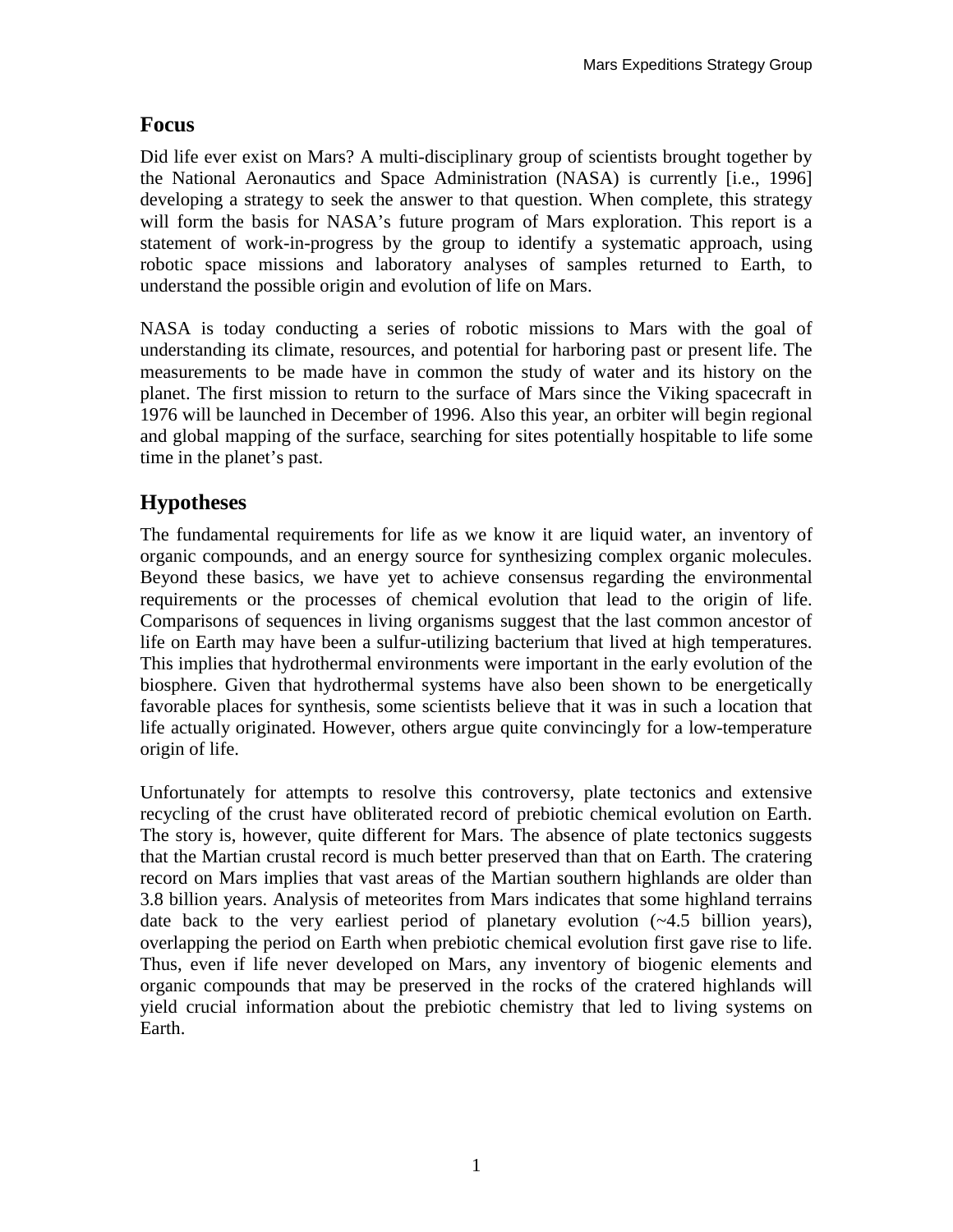#### **Environments**

The members of the Mars strategy group recommend that the search for life on Mars should be directed at locating and investigating, in detail, those environments on the planet that were potentially most favorable to the emergence (and persistence) of life. Three in particular can be cited for concentrated study:

(1) Ancient ground water environments: early in the planet's history, liquid water, regarded as prerequisite for life, appears to have been widespread beneath the surface and may have provided a clement environment for the origin of life. Intense energy was dissipated by impacts associated with the final stages of planetary accretion and, along with volcanism, could have created warm ground water circulation systems favorable for the origin of life. In this scenario, evidence for ancient habitats may be found in the heavily cratered terrains of the Martian highlands.

(2) Ancient surface water environments: also during early Martian history, liquid water was apparently released from subsurface aquifers, flowed across the surface, and pooled in low-lying regions. Solar irradiance would have provided biologically useful energy. During this period habitats may have been formed, with evidence of life preserved in water-lain sediments in the valley systems and basins found in the highlands.

(3) Modern ground water environments: life may have formed at any time, including recently, in habitats where subsurface water or ice is geothermally heated to create warm ground water circulation systems. In addition, life may have survived from an early epoch in places beneath the surface where liquid water is present.

Given our present uncertainty about the environmental conditions necessary for the origin of life, and our limited knowledge of the geologic history of Mars, we urge strongly that the investigation strategy emphasize sampling at diverse sites. It is specifically recommended that the implementation of the program of exploration of Mars be aimed at the study of a range of ancient and modern aqueous environments. These environments may be accessed by exploring the ejecta of young craters, by investigating material accumulated in outflow channels, and by coring.

### **Needed Investigations**

In situ studies conducted on the surface of Mars are essential to our learning more about Martian environments and for selecting the best samples for collection. However, for the next 10 years or more, the essential analyses of selected samples must be done in laboratories on Earth. It is evident from studies of meteorites that it is difficult to predict the full suite of analytic techniques that will be needed to complete the analysis of returned samples. Further, based upon the results of Viking landers and analyses of Martian meteorites, markers of life are thought to be at low concentrations; and fossils, if present, are likely to be very small. Therefore, "high-precision" (i.e., sophisticated, stateof-the-art) analytical techniques must be used, such as those found in only the most advanced laboratories here on Earth.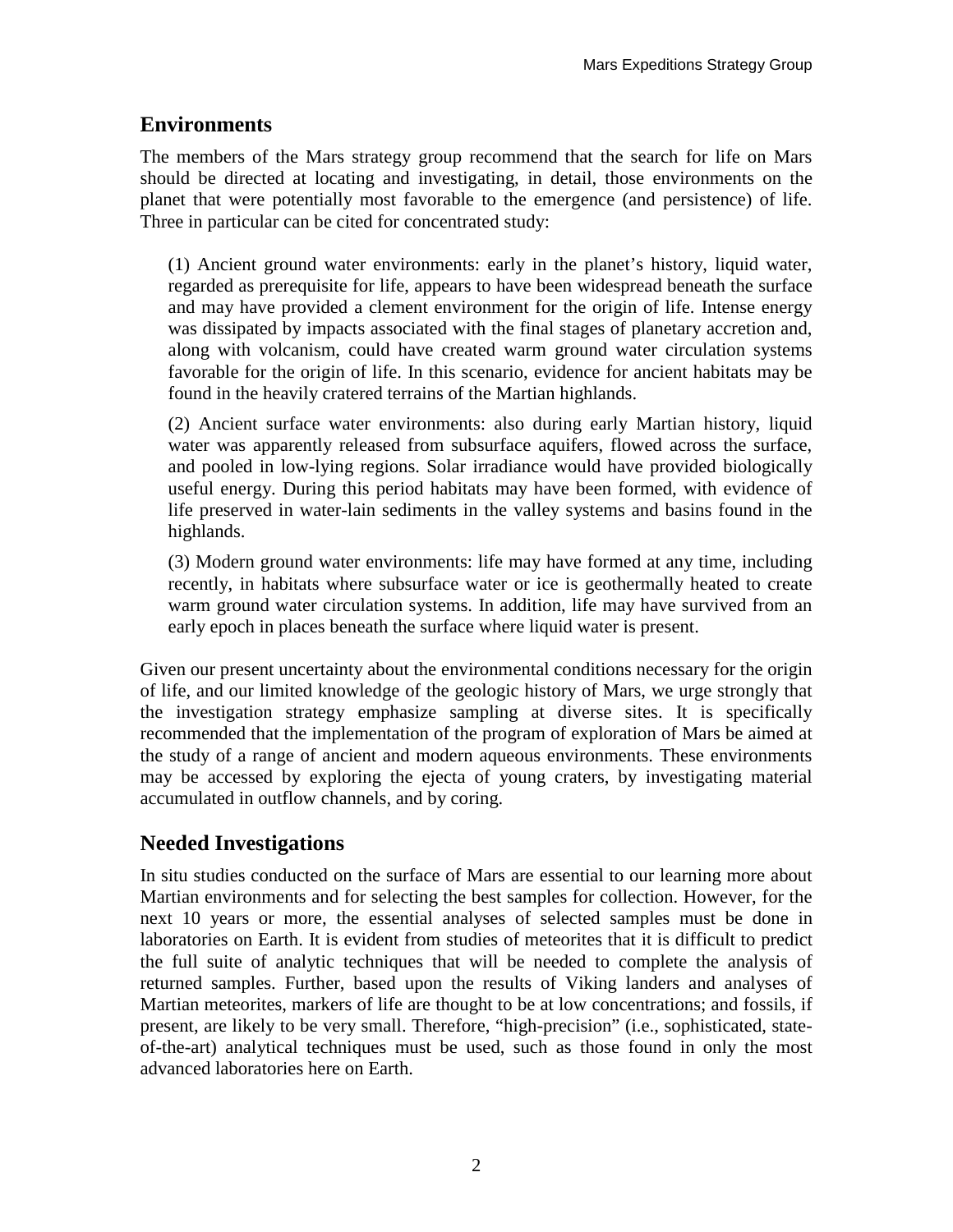We also believe that to achieve widely accepted confirmation of Martian life, all three of the following must be clearly identified and shown to be spatially and temporally correlated within rock samples: (1) organic chemical signatures that are indicative of life, (2) morphological fossils (or living organisms), (3) supporting geochemical and/or mineralogical evidence (e.g., clearly biogenic isotopic fractionation patterns, or the presence of unequivocal biominerals). These characteristics cannot be properly evaluated without the return of a variety of Martian samples to Earth for interdisciplinary study in appropriate laboratories.

Precursor orbital information must be obtained, as well, to select the best sites for surface studies. We can already say with reasonable certainty, however, that the ancient highlands represent a region of great potential, and that at least the initial focused studies should be performed there. Maps of surface mineralogy will be needed to enhance investigations within the highlands and enable searches elsewhere. This work begins with the launch of the Mars Global Surveyor (MGS) later this year. Additional measurements from orbit at higher spatial resolution are essential to identify productive sites (e.g., regions containing carbonates) at scales accessible by surface rovers. In addition, instruments capable of identifying near-surface water, water bound in rocks, and subsurface ice would greatly accelerate and make more efficient our search for environments suitable for life.

We have found it useful to consider the factors that lead to the fossilization and long-term preservation of microorganisms and key compositional indicators in rocks. Based on studies of the microbial fossil record on Earth, the long-term preservation of organic signatures is most favored within sedimentary environments where aqueous minerals precipitate rapidly from solution, entrapping organic materials within an impermeable mineral matrix. The best host minerals are those that have long crustal residence times by virtue of being chemically stable. In ancient rock sequences on Earth, organic materials tend to be found in association with a fairly restricted number of sedimentary precipitates, which include silica, phosphate, and carbonate. Preservation of polycyclic aromatic hydrocarbons within the carbonates of the Martian meteorite ALH 84001 indicates that such mineralization processes were an effective means for capturing organic materials in the early Martian crustal environment and, importantly, for preserving them for billions of years.

From these factors we judge that an implementation strategy for the initial phases of Mars exploration can already be affirmed:

(1) For ancient ground water environments, a sample return mission can occur relatively soon, since the necessary precursor information for site selection is already available from existing orbital photogeologic data, including Mariner 9 and Viking imagery, or will be provided by Mars Surveyor orbiters in '96, '98<sup>∗</sup> and '01.

(2) For ancient surface water environments, orbital and surface exploration/ characterization should precede sample return because identification of extensive

 $\overline{a}$ 

<sup>∗</sup> Due to the loss of the Mars '98 spacecraft, data are not available from that mission.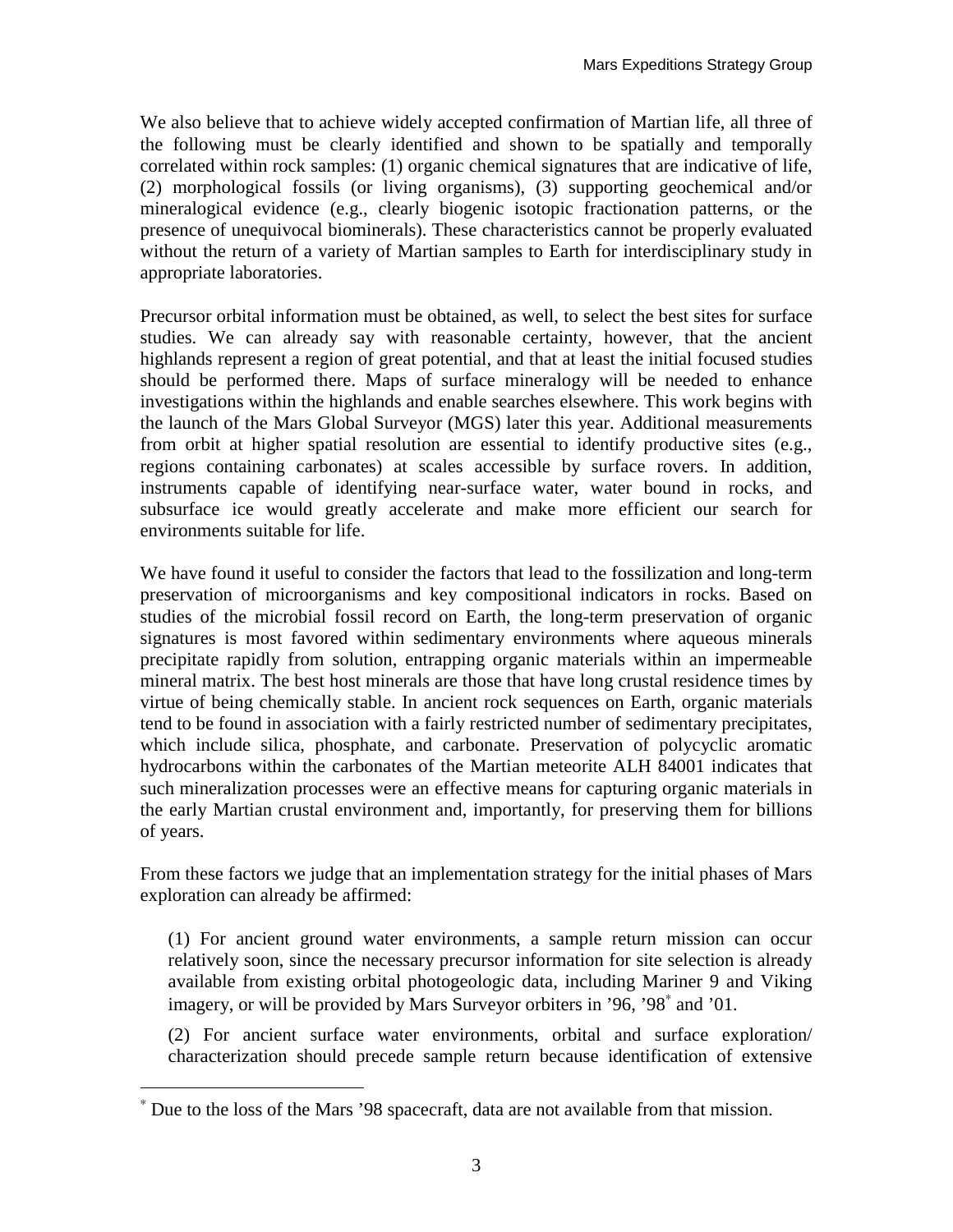areas of carbonates and evaporites is highly desirable. This implies the use of advanced orbital and in situ instruments for mineral characterization. Technologies that enable long-range surface exploration are also needed.

(3) For modern ground water environments, additional means for the identification of thermally active regions will be needed. Techniques for location of subsurface water (i.e., liquid and ice) are also needed.

Sample return missions will retrieve the most productive samples if they are supported by extensive searches, analyses, and collections performed by sophisticated rovers. These should be capable of ranges of 10s of kilometers in order to explore geologically diverse sites. The specific samples to be returned to Earth would be selected using criteria that increase the probability of finding direct evidence of life as well as the geological context, age, and climatic environment in which the materials were formed.

In order to retrieve scientifically meaningful samples, significant constraints must be placed on the way samples are handled during collection and return to Earth. We anticipate retrieving dry rocks and minerals for which mechanical preservation is a major factor; self-abrasion or shake-induced disintegration of the samples must be minimized. Almost certainly, the rocks will have been exposed already at the Mars surface so that packing can be accomplished using local Mars soils; individual containerization of different rocks might not be a strict requirement. For subsurface environments, where ices or brines are possible, sample materials must be handled in such a way that melting or evaporation of volatiles within the samples can be controlled. For volatile-rich samples, temperature control, individual containerization, and hermetic sealing to prevent mass loss or mass exchange are likely to be requirements. If extant life is found, even more stringent environmental controls may be required. For samples from all environments, preservation protocols must address the sensitivity of biogeochemical materials (organic compounds plus minerals containing the chemical elements H, C, N, O, S, and P) to material contamination and to thermal degradation.

Unmodified samples of the Martian atmosphere must also be brought back to Earth where they can be examined in our laboratories. The possibility of the origin and evolution of life on Mars must be fundamentally linked to the evolution of the atmosphere, through its contribution of biogenic elements and compounds (including water), through chemical reactions taking place at the atmosphere-surface interface, and through regulation of the planetary climate.

Although precise requirements for sizes or masses of samples require further evaluation, our preliminary recommendation is that individual rock samples should be on the order of at least 10–20 grams. Experience with planetary samples, including Martian meteorites, has amply demonstrated that a representative 10–20-gram rock sample can be divided effectively and distributed to state-of-the-art laboratories to accomplish all of the important measurements. Even though larger samples are desirable for certain types of studies, the Apollo lunar program taught us that a limited sample payload mass is more profitably expended on numerous small samples than on a few large ones.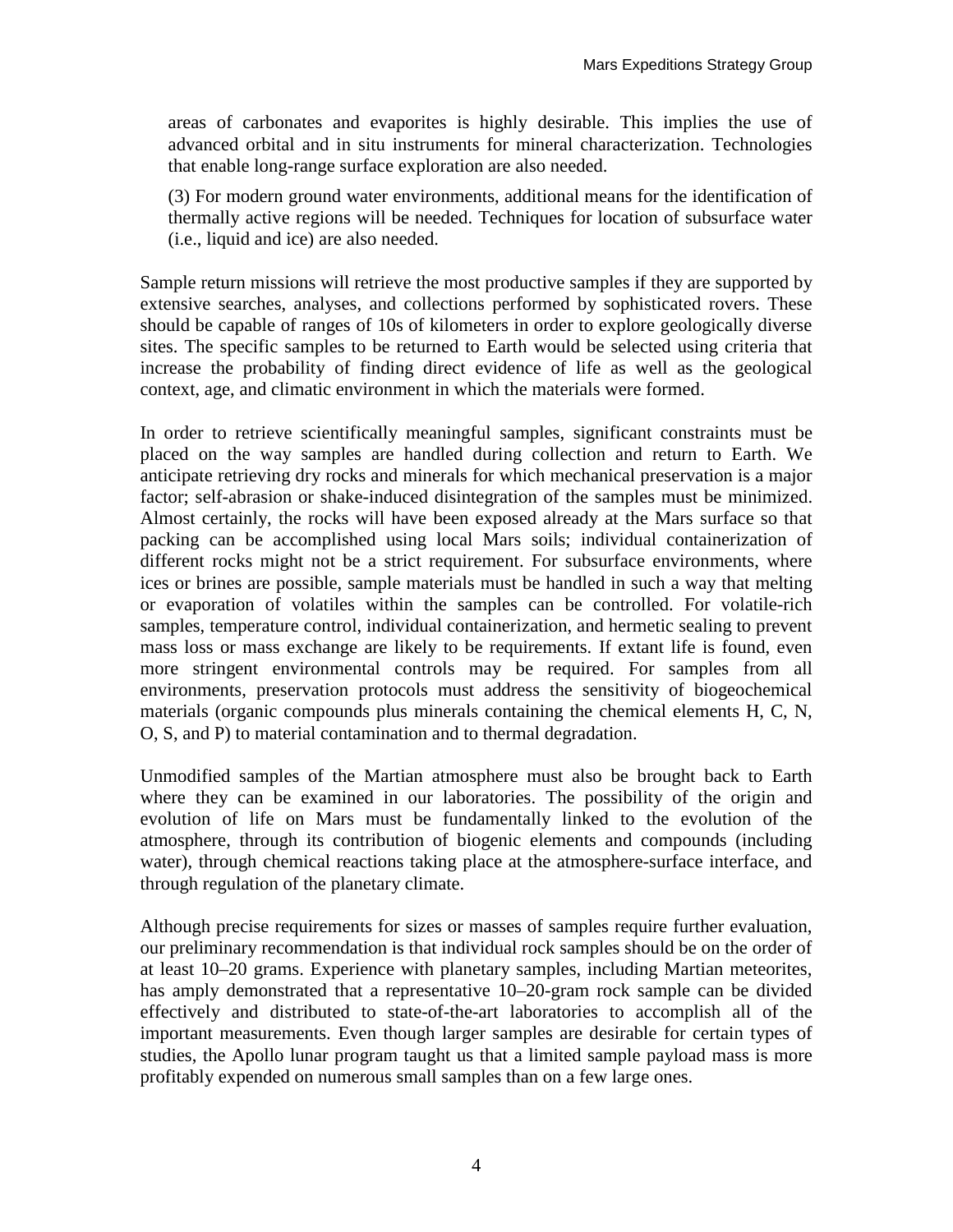To summarize, our science strategy is predicated on the execution of several (at least three) mission sequences of precursor orbital and roving elements together with selected retrieval of samples for detailed analysis in Earth laboratories. To achieve efficiencies of time and cost, sample selection and caching may occur at more sites than sample return. An endeavor of this nature involves a number of uncertainties and should be expected to encounter occasional setbacks. The overall structure and implementation of the program must be sufficiently flexible to accommodate these perturbations and to adjust to discoveries as it progresses.

### **Sample Quarantine**

By long-standing international agreement, space-faring nations take measures to protect planetary environments against biological cross-contamination during space exploration missions. We assume that some level of sample quarantine will be included in mission requirements. We recommend that any sample quarantine and sterilization protocols be closely coordinated with plans for analysis of returned samples; and we urge that care be taken throughout the planning process to assure that trade-offs among quarantine, sterilization, and science goals are clearly understood before implementation plans are adopted. Even though sample quarantine probably will be conducted in a restrictedaccess facility, and some preliminary characterization of the samples will occur behind the quarantine barriers, we believe that the maximum value of the samples can be extracted only if the samples are made available to scientists in their individual, specialized laboratories. Therefore, we recommend that, if sample quarantine and sterilization become operational requirements, some provision be made so that sterilized samples can be released to outside research laboratories, with suitable controls, and at the earliest possible opportunity in the execution of the program.

### **Technology Requirements**

Although this group of scientists has only recently begun to develop a road map for enabling technologies, we can already see several technology needs emerging:

(1) Long-range rovers capable of surviving from months to years on the Martian surface. Rovers must be capable of carrying a sophisticated battery of tools and instruments over distances of 10s of kilometers.

(2) Low-mass propulsion, power, and communications systems for landed elements (e.g., Mars ascent vehicles and rovers).

(3) High-spatial-resolution (orbital) remote sensing instruments. Spectrometers and radiometers are needed for mineralogy and detection of thermally active regions.

(4) In situ instruments, supported by sample preparation tools, able to identify aqueous minerals in rocks and relative ages of samples. A report by a NASA ad hoc working group on instruments for exopaleontology includes descriptions of promising techniques (Point Clear Exobiology Instrumentation Workshop, 13–17 May 1996; T. J. Wdowiak, D. G. Agresti, J. Chang, Eds.).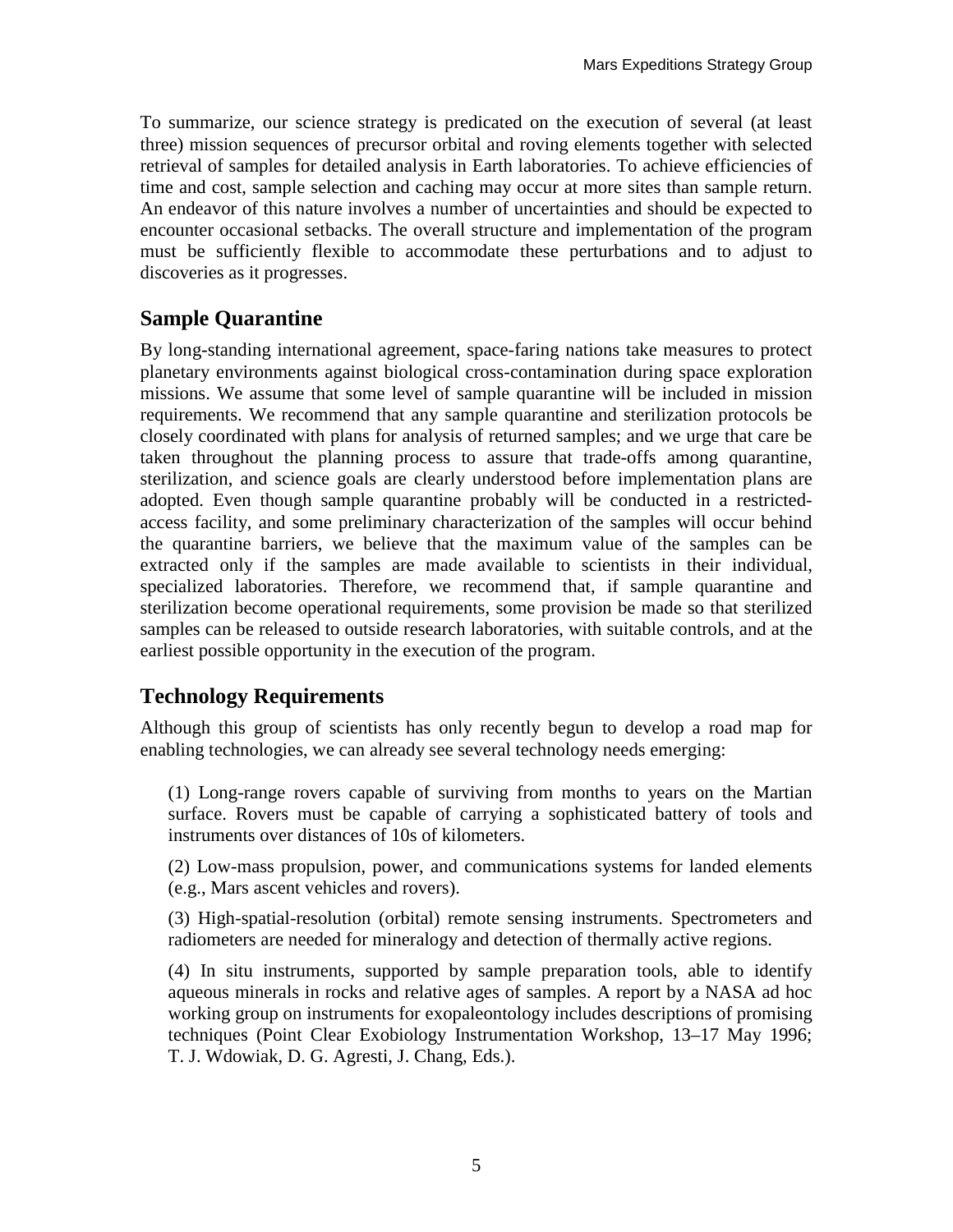(5) Tools are needed for shallow excavation, coring to depth, rock and soil manipulation, and sample preparation. Tools must be lightweight and low power.

(6) Development of advanced terrestrial laboratory instrumentation.

These requirements for technology will be refined and additional technologies identified in the near future as the exploratory strategy unfolds. It is clear today, however, that development should proceed apace with long-lead technologies (e.g., instruments, rovers, propulsion systems).

#### **Opportunities For International Collaboration**

We view the exploration of Mars to be inherently an international undertaking. The strategy outlined above is well suited to, and likely to be dependent upon, foreign involvement. Participation by non-US scientists and agencies could range from participation in individual instruments to entire missions being sponsored abroad.

#### **Human Exploration**

The science strategy described above requires a series of robotic sample return missions. This series may continue until either:

(1) it has been conclusively shown that life existed on Mars at some time in the past; or

(2) the evidence for Martian life is ambiguous, but little progress is being made, or expected, through additional robotic sample returns. (We note that it is impossible to prove that life never arose on Mars.)

In the former case, the questions of life's beginning, evolution, and possible survival to the present become prominent scientifically. In the latter case, we will inevitably have learned much more about the environments that existed throughout Mars' history, but we will be hindered by lack of technology, lack of new ideas, or lack of resources. At present, we are encouraged in (1) above by the discoveries in Antarctic meteorite ALH 84001. In either case, a re-examination of the strategy will be necessary after analysis of the initial returned samples.

Exploration involving humans may be required at this decision point. If past life were to be demonstrated, the questions then asked would be more complex, requiring substantially larger amounts of data, a reconnaissance mode of exploration would no longer be sufficient, and the observational and analytical capabilities that could be provided by humans could be the more effective approach. If the data were still ambiguous, but promising, the need for human in situ capabilities could prove compelling. For example, if the search turns to locating and drilling for extant subsurface warm aqueous systems, the observational and manipulative skills of humans could be important. Thus, the perceived difficulties of making further progress could form the basis for a decision to conduct human scientific exploration of Mars. The questions raised